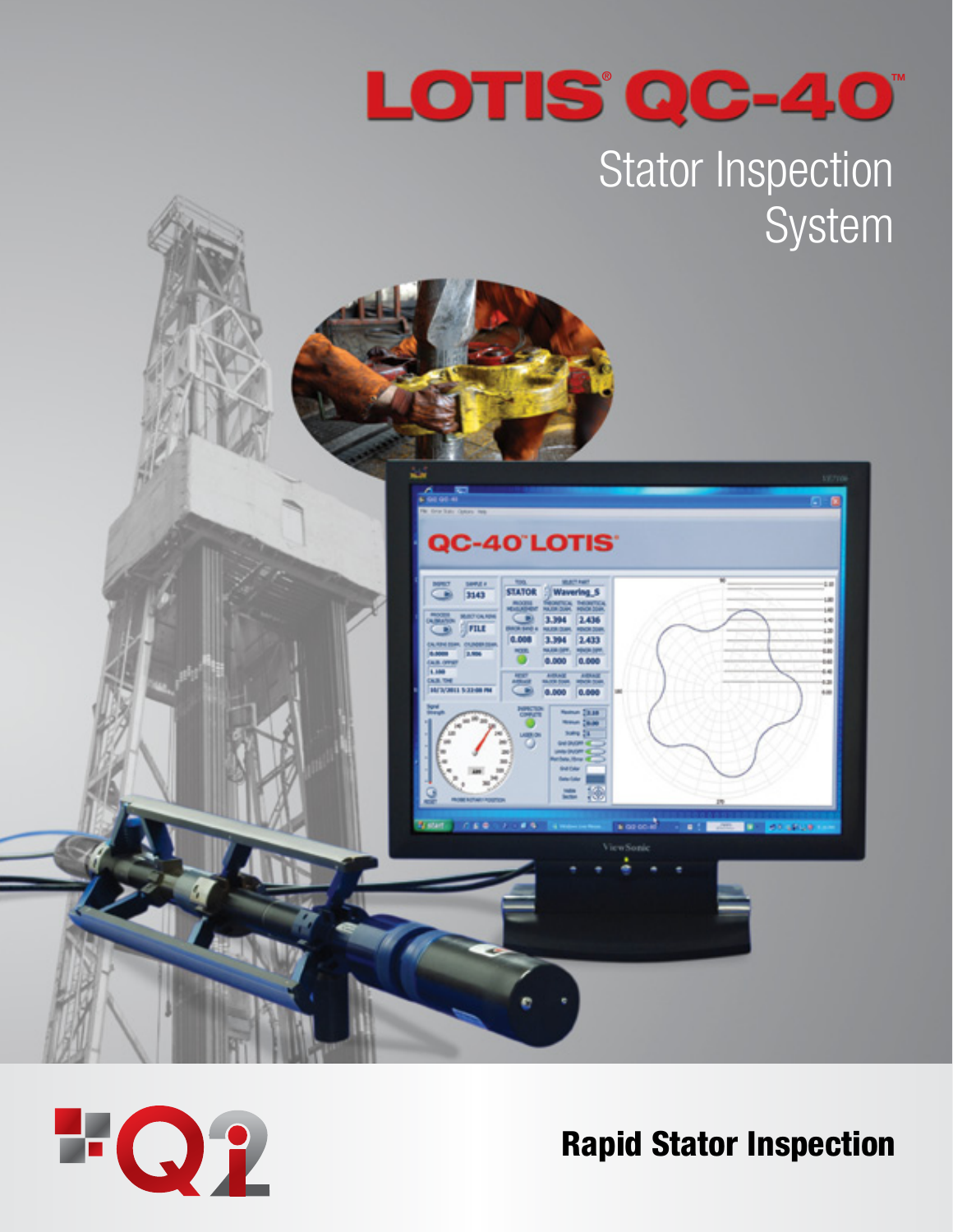Whether air or mud driven, PCP stators experience warping and wear. Compromised design clearance can be hard to determine. Undetected, you risk drill tipping, torque loss, kick-outs or motor stalls – which means lost time and money. Lower the risk with cost-effective inspection and measurement of even the most complex stator profiles.

### **LOTIS<sup>®</sup> QC-40<sup>™</sup> Stator Inspection System**

 $Qi2$ 's LOTIS<sup>®</sup> QC-40<sup>™</sup> is a revolutionary inspection tool that uses laser-based surface profiling and measurement to provide highly accurate cross-sectional dimensional profiles and measurement of hard to reach tubular interiors – regardless of its geometries or material surface. Uniquely suited to stator inspection, it is designed to measure regular and irregular dimensional radii up to a length of 10 feet; making possible inspection of stator sections of up to 20 feet length.

### Features and benefits of use.

- Reduce inspection costs and improve quality of actionable information
- Quickly measure and determine profile as well as deviation from manufacture specs of either elastomeric-core or all metal stators
- In less than 5 seconds, compare measurements to design profiles to determine QC, compliance or usability
- Measure any wall deformities to accuracy of  $\pm 0.002$  inches.
- Gives QA/QC managers improved quality control of critical drill motor components
- Easy to learn and easier to use.

#### How it works.

Measurements are taken by inserting the laser probe into the tube and locking its position with expanding centering shoes. The operator then simply rotates the probe and data is collected by the laser heads which is instantly processed through the system software.

The LOTIS QC-40 is the first practical method to effectively profile and measure the complex geometry of Moineau-type pump stators, along with pipes and tubing, or any long smooth or rifled cylinders - quickly and with assured accuracy.

### Improved inspection reduces costs.

Whether conventional or equal wall stators, any geometry change that affects stator clearances directly impacts power section performance. The QC-40 empowers inspections where the need exists, whether it as at the machine shop or on the deck of the drilling rig.

For ease of use in the field, the system is user-friendly to any operator trained in the scanning technique without need of metrology expertise. To support manufacturing, inspection and engineering applications, collected data can be output for use by any CAD systems.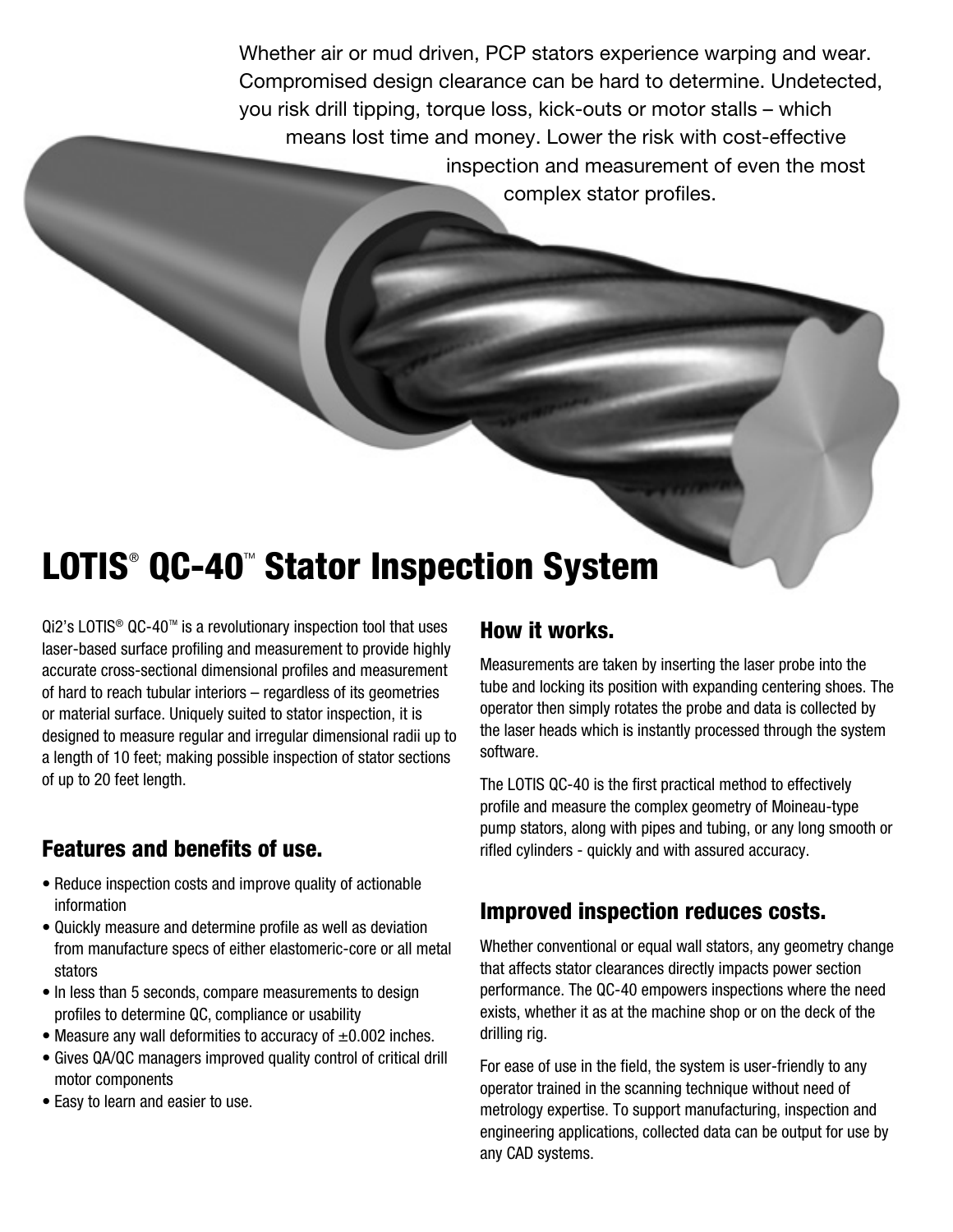

#### Full-function display.

In seconds, the QC-40 program displays measurements in their numeric values and provides a map of the physical geometry, with access to information on any one of the 3,600 measurements taken from the center axis of the probe.

| <b>QC-40 Specifications</b> |                                                                                                 |  |
|-----------------------------|-------------------------------------------------------------------------------------------------|--|
| Function:                   | Internal profiles                                                                               |  |
| Designed use:               | Progressive cavity stators, tubes and pipes, gun barrel bore (rifled and smooth)                |  |
| Tube length:                | Measure up to 10 foot depth from entry point                                                    |  |
| Bore sizes:                 | 2.20 inch up to 8.6 inch                                                                        |  |
| Measurements:               | Major diameter, minor diameter, flank profile                                                   |  |
|                             | Accuracy (measured): $\pm 0.002$ " (Major dia./Minor dia.) for elastomer / rubber-lined stators |  |
| Resolution:                 | 0.0005"                                                                                         |  |
|                             | Scanning data points: Up to 3,600 radius measurements per 360° scan                             |  |
|                             | Radial measurement: Range 1.0 inch (25mm)                                                       |  |
| Scanning time:              | Measured range $\sim$ 5 to $<$ 10 seconds                                                       |  |
| Data Management:            | Automated processing through proprietary system software                                        |  |

# System Specifications Scan head type: Laser probe Export formats: CSV, DXF

|                                       | System components: Laser probe on insertion rod with expanding shoes, calibration tube, laptop |
|---------------------------------------|------------------------------------------------------------------------------------------------|
|                                       | Power requirements: AC 120V to Laptop / or battery powered by laptop through USB               |
| Data transmission:                    | Up to 15' cable attached by USB connector                                                      |
| System weight:                        | Scanning Probe 6.5 lbs. Laptop 6.2 lbs. (with extended life battery)                           |
| Probe dimensions<br>with centralizer: | Radius - 2 inches x Length 32 inches                                                           |

*LOTIS® is a registered trademark of Qi2/Quest Integrated, LLC. QC-40TM is a trademark of Qi2/Quest Integrated, LLC. All rights reserved ©2012.*



#### You can order now!

Want to learn more about our revolutionary automated measurement technologies? Want article inspection at new levels of ease, accuracy and repeatability? Contact a Qi2 representative today at **253-872-9500** or visit us at **www.Qi2.com**.